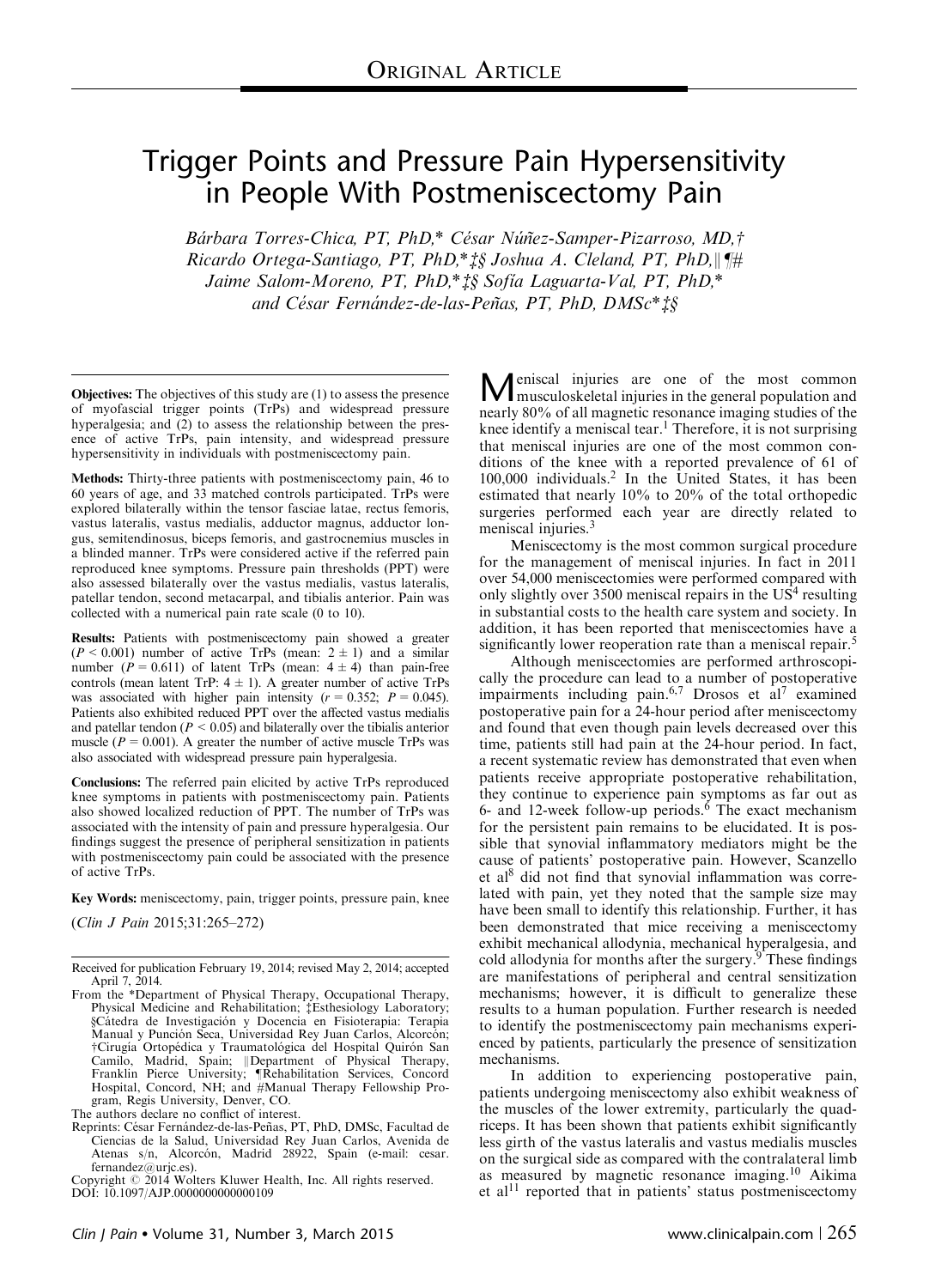<span id="page-1-0"></span>the ipsilateral quadriceps femoris muscle had significantly less (22%) EMG activity during concentric and eccentric contractions compared with the opposite side. It is possible that the surgical procedure may play a role in muscle damage.

In fact, muscle damage occurring during the surgical meniscectomy can induce the activation of myofascial trigger points (TrPs). A TrP is defined as a hypersensitive spot within a taut band of a skeletal muscle that is painful on contraction, stretching, or stimulation and elicits a referred pain pattern.<sup>[12](#page-7-0)</sup> TrPs are clinically classified as active or latent. Active TrPs cause spontaneous sensory or motor symptoms, their stimulation reproduces the patient's symptom and the pain is recognized as a familiar phenomenon for the patient. Latent TrPs do not cause spontaneous pain symptoms, but they refer pain which is not recognized as a familiar phenomenon to the patients when they are stimulated.

There are no available data related to the presence of TrPs and sensitization pain mechanisms in patients with postmeniscectomy pain. Therefore, the aims of the current study were to investigate the presence of active and latent TrPs, to determine the presence of widespread pressure hyperalgesia, and to assess the relationship between the presence of active TrPs, intensity of ongoing pain, and widespread pressure pain hypersensitivity in individuals with postmeniscectomy pain.

## **METHODS**

# **Participants**

In this study, patients scheduled for partial knee arthroscopic meniscectomy due to a medial meniscus tear were recruited. All operations were performed by the same surgeon, under local anesthesia using the same protocol (Fig. 1). Demographic and clinical data including age, sex, past medical history, location and nature of the symptoms, mechanism of injury, intensity and duration of symptoms, radiologic evaluation, and medication were collected. An 11-point numerical pain rate scale (0: no pain; 10: maximum pain) was used to assess the mean intensity of pain experienced after surgery.<sup>[13](#page-7-0)</sup> To be included, patients had to exhibit postmeniscectomy pain  $\geq$  3 points on the numerical pain rate scale (0 to 10). In addition, sex-matched and agematched volunteers who had no knee pain, history of knee injury, physical sign and/or symptoms of meniscus tear, or other long-lasting pain problems in the past year were included as pain-free controls. Participants were excluded if they exhibited any of the following: (1) previous lower extremity surgery; (2) previous knee surgery; (3) previous diagnosis of lower extremity radiculopathy or myelopathy; (4) radiologic evidence of knee osteoarthritis; (5) any sensory dysfunction (eg, nerve damage); or (6) if they had received any therapeutic intervention, including medication, for the knee in the 6 months before the study.

The protocol was approved by the Local Ethics Committee and conducted following the declaration of Helsinki. All patients signed an informed consent before their inclusion in the study.

# Pressure Pain Thresholds (PPT)

PPT, defined as the amount of pressure applied for the pressure sensation to first change to pain,<sup>[14](#page-7-0)</sup> was assessed bilaterally with a mechanical pressure algometer (Pain Diagnosis and Treatment Inc., New York) over the vastus medialis, the vastus lateralis, the patellar tendon, the second metacarpal, and the tibialis anterior muscle to determine widespread pressure sensitivity. Patients were instructed to press a switch when the sensation first changed from pressure to pain. The mean of 3 trials was calculated and used for analysis. A 30-second resting period was allowed between each trial. Several studies had documented high intraexaminer and interexaminer reliability (intra-class correlation coefficient, 0.80 to 0.97) for PPT assessment in patients with pain.<sup>15,16</sup> The order of assessment was randomized between participants. They were requested to maintain their current analgesic medication for postsurgery pain.

## TrP Examination

TrPs were explored bilaterally in the tensor fasciae latae, rectus femoris, vastus lateralis, vastus medialis, adductor magnus, adductor longus, semitendinosus, biceps femoris, and medial and lateral gastrocnemius muscles by a blinded assessor with 9 years of experience in TrPs diagnosis. The order of evaluation was randomized between subjects with a 2-minute rest period between muscles.



FIGURE 1. Representation of arthroscopic partial meniscectomy with local anaesthetic.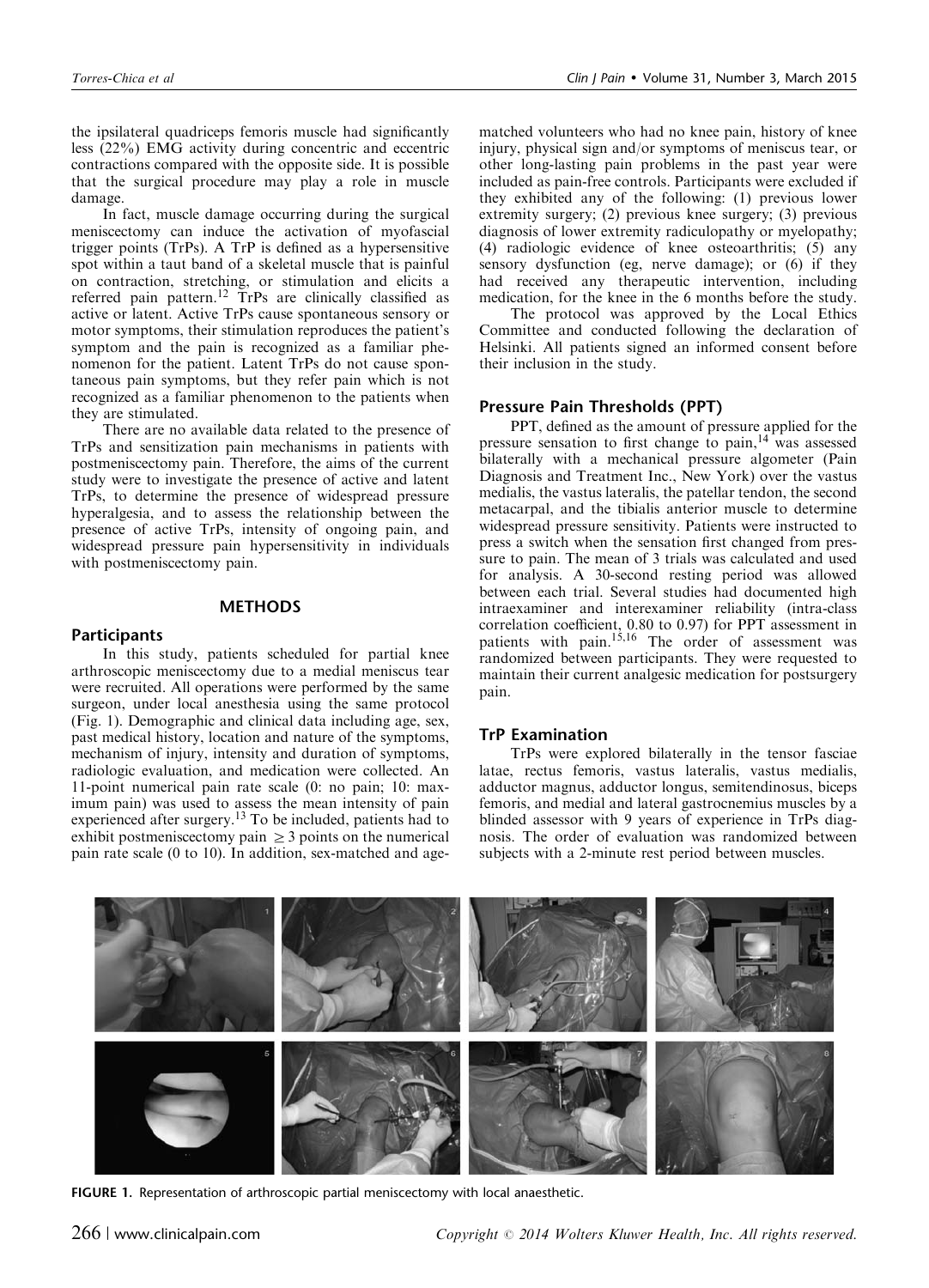TrP diagnosis was performed following the criteria described by Simons et al<sup>[12](#page-7-0)</sup>: (1) presence of a hypersensitive spot within a palpable taut band in a skeletal muscle; (2) local twitch response elicited by the snapping palpation of the taut band; and (3) presence of referred pain in response to TrP compression. TrPs were considered active when the local and referred pain reproduced any clinical pain symptom perceived by the patients and the patients recognized the pain as familiar. TrPs were considered latent when the elicited local and the referred pain did not reproduce any symptoms familiar to the patient.<sup>12</sup> These criteria, when applied by a trained assessor, have shown a good interexaminer reliability ( $\kappa$ ) ranging from 0.84 to 0.88.<sup>[17](#page-7-0)</sup>

TrP examination was conducted in a blinded manner. After TrP assessment in all muscles, participants were asked for: "When I pressed each of these muscles, did you feel any pain locally, and in other areas (referred pain). Please tell me whether the pain that you feel in the other area reproduced any symptom that you usually suffered from." Participants had to indicate whether the pain elicited by palpation reproduced their symptom (familiar pain) or another nonfamiliar pain around the knee region.

#### Sample Size Determination

The sample size determination and power calculations were performed with the ENE 3.0 software (Glaxo-SmithKline, Universidad Autónoma, Barcelona, Spain). The determinations were based on detecting significant differences of 20% on PPT[18](#page-7-0) over each point between groups with a-level of 0.05, and a desired power of 80%. This generated a sample size of at least 16 participants per group.

# Analysis of Data

Data were analyzed with the SPSS statistical package (18.0 version). Descriptive data was collected on all patients. Results are expressed as mean  $\pm$  SD and 95% confidence interval (95% CI). The Kolmogorov-Smirnov test revealed that all data showed a normal distribution  $(P > 0.05)$ ; therefore, parametric tests were used in the analysis. Differences in the number of TrPs (active or latent TrPs) between groups were assessed with the unpaired Student t test. The  $\chi^2$  test was used to analyze the differences in the distribution of muscle TrPs (active or latent) for each muscle within both study groups. A 2-way ANOVA test was used to evaluate the differences in PPT levels assessed over each point (vastus medialis, vastus lateralis, patellar tendon, second metacarpal, and tibialis anterior) with side (affected/unaffected or dominant/ nondominant) as within-subject factor and group (patients or controls) as between-subject factor. Finally, the Pearson correlation test  $(r)$  was used to determine the associations between the number of TrPs, PPT data, and the clinical variables relating to symptoms. The statistical analysis was conducted at a 95% confidence level, and a  $P$ -value  $\leq 0.05$ was considered statistically significant.

#### RESULTS

Thirty-three individuals who had received partial knee meniscectomy (39% women), 46 to 60 years of age (mean age:  $51 \pm 14$  y) and 33 age-matched and sex-matched controls were included (40% women, age:  $53 \pm 11$  y). Within the meniscectomy group, 19 patients (58%) received the surgery on the right knee and the remaining 14 (42%) on

the left knee. The mean duration of history from meniscus tear diagnosis was 2.3 years (95% CI, 1.0-3.7). The mean time from surgery and exploration was 3.8 days (95% CI, 1.9-5.6). The mean current intensity of postmeniscectomy knee pain was 4.1 (95% CI, 3.4-4.8). No significant association between clinical pain variables was found.

#### TrPs in Postmeniscectomy Pain

The mean  $\pm$  SD number of TrPs for each patient with postmeniscectomy pain was  $6 \pm 4$  of which  $2 \pm 1$  were active TrPs and the remaining  $4 \pm 4$  were latent TrPs. Painfree controls only had latent TrPs (mean  $\pm$  SD: 4  $\pm$  1). Therefore, the number of active TrP between both groups was significantly different for active TrPs  $(t= 4.661,$  $P < 0.001$ ), but not for latent TrPs ( $t = 0.511$ ,  $P = 0.611$ ): patients with postmeniscectomy pain showed a greater number of active, but a similar number of latent TrPs, as compared with healthy controls.

The distribution of TrPs in the analyzed muscles was significantly different between patients with postmeniscectomy pain and controls for the vastus medialis, vastus lateralis, semitendinosus, and biceps femoris (all,  $P \leq 0.01$ ), but not for the tensor fasciae latae, rectus femoris, adductor magnus, adductor longus, and medial and lateral gastrocnemius (all,  $P > 0.129$ ) muscles. Active TrPs in the vastus medialis (35%) and the vastus lateralis (15%) muscles on the affected side were the most prevalent in patients with postmeniscectomy pain. [Table 1](#page-3-0) summarizes the distribution of active and latent TrPs for all muscles in patients with postmeniscectomy pain and controls.

Significant positive associations between the number of active TrPs and the mean intensity of pain  $(r = 0.352)$ ;  $P = 0.045$ ) and the history from meniscus tear diagnosis  $(r = 0.507; P = 0.005)$  were found: the higher the number of active TrPs, the greater the intensity of the ongoing clinical pain or the longer the duration from the meniscus tear diagnosis.

## Pressure Pain Hyperalgesia in Postmeniscectomy Pain

The ANOVA revealed significant differences between both groups, but not between sides, for PPT levels over the tibialis anterior muscle (group:  $F = 29.157$ ,  $P = 0.001$ ; side:  $F = 2.922$ ,  $P = 0.334$ ): patients with postmeniscectomy pain showed bilateral lower PPT than controls. No significant effect for group or side were observed for PPT over the vastus medialis (group:  $F = 2.758$ ,  $P = 0.345$ ; side:  $F = 0.151$ ,  $P = 0.764$ ), vastus lateralis (group:  $F = 0.266$ ,  $P = 0.697$ ; side:  $F = 3.091$ ,  $P = 0.329$ ), patellar tendon (group:  $F = 0.917$ ,  $P = 0.514$ ; side:  $F = 1.065$ ,  $P = 0.490$ ), and second metacarpal (group:  $F = 2.791$ ,  $P = 0.189$ ; side:  $F = 1.356$ ,  $P = 0.471$ ).

A significant interaction between side and group for PPT levels over the vastus medialis ( $F = 3.842$ ,  $P = 0.048$ ) and the patellar tendon ( $F = 4.405$ ,  $P = 0.038$ ) was found: PPT levels over the vastus medialis and patellar tendon were significantly lower on the affected side as compared with the nonaffected side and both sides in controls. [Table 2](#page-4-0) summarizes PPT assessed over vastus medialis, vastus lateralis, patellar tendon, second metacarpal, and tibialis anterior muscle for both sides within each study group.

Significant negative associations between the history of pain from meniscus tear diagnosis and PPT over the vastus medialis  $(r = -0.421, P = 0.023, Fig. 2A)$  $(r = -0.421, P = 0.023, Fig. 2A)$  and vastus lateralis ( $r = -0.416$ ,  $P = 0.025$ , [Fig. 2B](#page-4-0)) on the affected side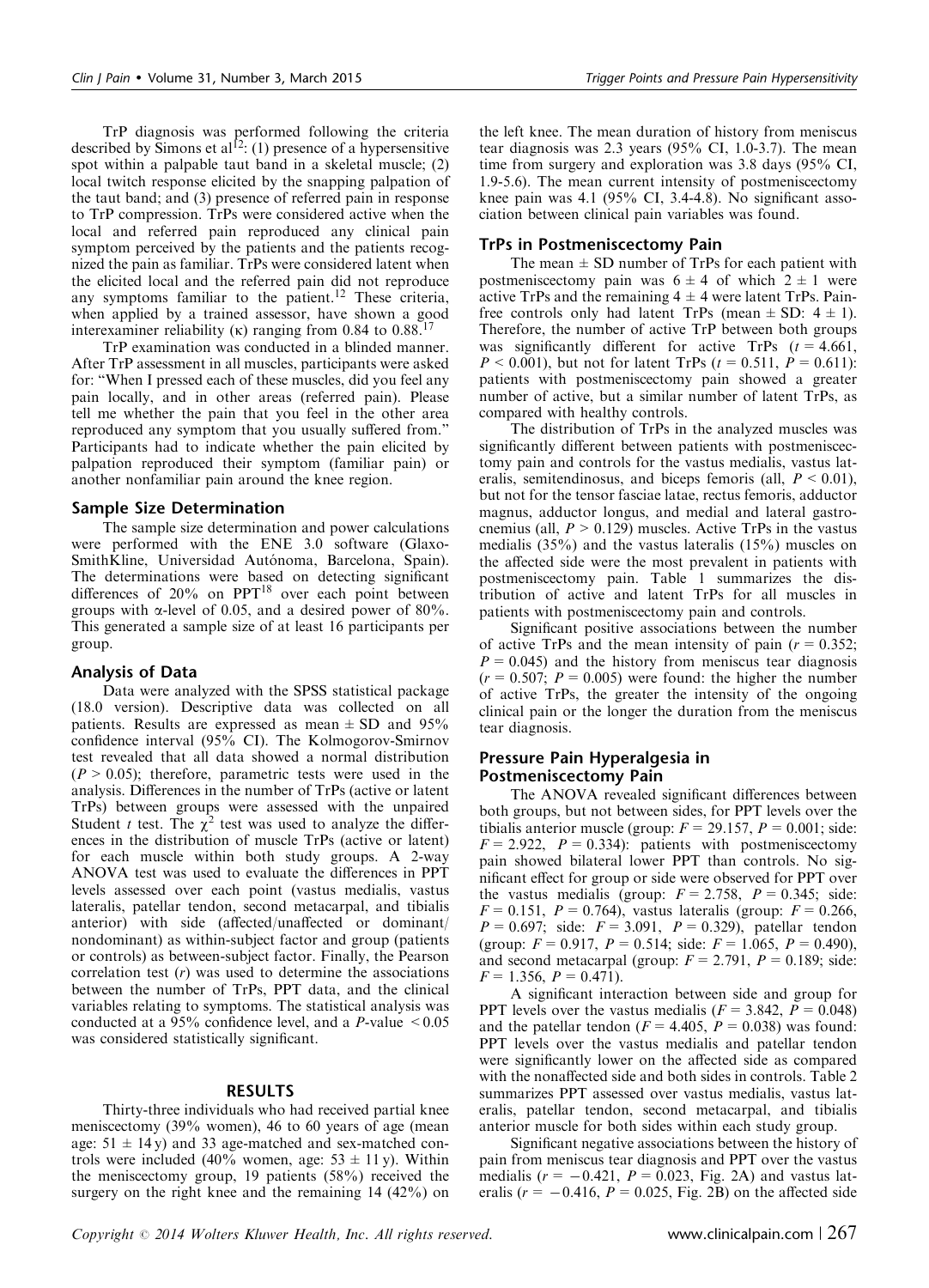<span id="page-3-0"></span>

|                                                   |                 | TABLE 1. Number (n) of Patients With Postmeniscectomy Pain and Healthy Controls With Muscle TrPs                                    |                                  |                       |                 |                                                |                         |                            |          |                                         |
|---------------------------------------------------|-----------------|-------------------------------------------------------------------------------------------------------------------------------------|----------------------------------|-----------------------|-----------------|------------------------------------------------|-------------------------|----------------------------|----------|-----------------------------------------|
|                                                   |                 |                                                                                                                                     |                                  |                       |                 | Patients With Postmeniscectomy Pain $(n = 33)$ |                         |                            |          |                                         |
|                                                   |                 | Tensor Fasciae Latae                                                                                                                |                                  | <b>Rectus Femoris</b> |                 | Vastus Medialis*                               |                         | Vastus Lateralis*          |          | <b>Adductor Magnus</b>                  |
|                                                   | <b>Affected</b> | Nonaffected                                                                                                                         | lected<br>$\mathbf{A}$ F         | Nonaffected           | <b>Affected</b> | Nonaffected                                    | Affected                | Nonaffected                | Affected | Nonaffected                             |
| Latent TrPs (n)<br>Active TrPs (n)<br>No TrPs (n) |                 |                                                                                                                                     | 27                               | Semitendinosus*       | $\overline{12}$ | Biceps Femoris*                                | $\geq$<br>7             | Medial Gastrocnemius<br>ų  | $^{26}$  | Lateral Gastrocnemius<br>25<br>$\infty$ |
| Latent TrPs (n)<br>Active TrPs (n)<br>No TrPs (n) |                 | Adductor Longus<br>26                                                                                                               | $\mathbf{\sim}$<br>$\frac{1}{2}$ | Z                     | $\infty$<br>22  | 25<br>$^{\circ}$                               |                         | Φ                          | っ        | r                                       |
|                                                   |                 |                                                                                                                                     |                                  |                       |                 | Healthy Controls $(n = 33)$                    |                         |                            |          |                                         |
|                                                   |                 | Tensor Fasciae Latae                                                                                                                |                                  | Rectus Femoris        |                 | Vastus Medialis                                |                         | Vastus Lateralis           |          | Adductor Magnus                         |
|                                                   | Dominant        | No-Dominant                                                                                                                         | Dominant                         | No-Dominant           | Dominant        | No-Dominant                                    | Dominant                | No-Dominant                | Dominant | No-Dominant                             |
| Latent TrPs (n)<br>Active TrPs (n)<br>No TrPs (n  | $\overline{c}$  | Adductor Longus                                                                                                                     | $\mathbf{C}$                     | 32<br>Semitendinosus  | ≌<br>$\Omega$   | ಸ<br><b>Biceps Femoris</b>                     | $\overline{c}$<br>ಸ     | Medial Gastrocnemius<br>23 |          | Lateral Gastrocnemius<br>7<br>C         |
| Latent TrPs (n)<br>Active TrPs (n)<br>No TrPs (n) |                 | 26                                                                                                                                  | $\circ$<br>$\circ$<br>33         |                       | 29              | 27                                             | $\overline{\mathbf{C}}$ | σ<br>4                     | À<br>ಸ   | 24                                      |
| TrPs indicates trigger points.                    |                 | *Statistical significant differences between patients with postmeniscectomy pain and pain-free controls ( $P < 0.001$ ; $\chi^2$ ). |                                  |                       |                 |                                                |                         |                            |          |                                         |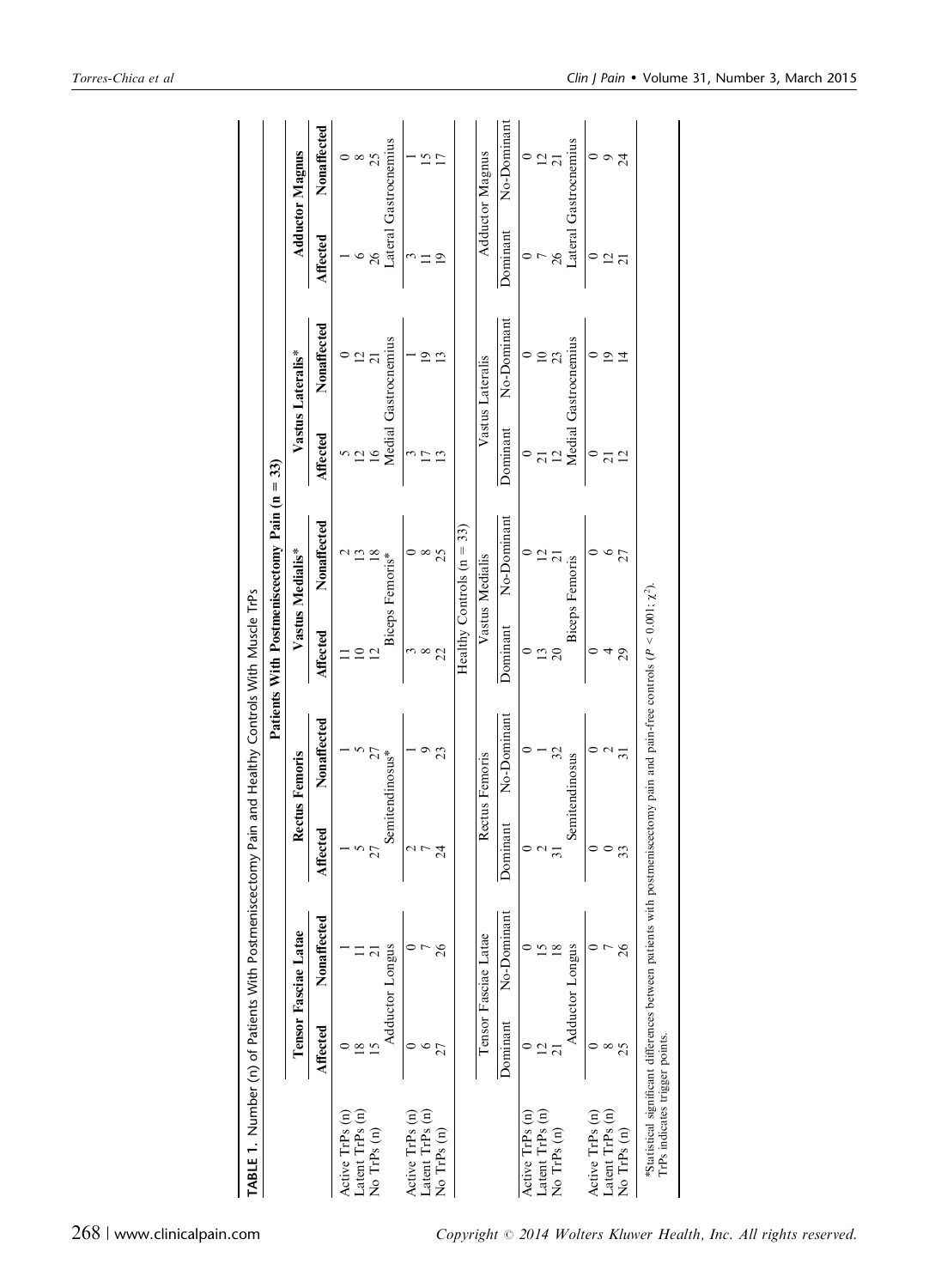<span id="page-4-0"></span>

|                                                | Vastus Medialis* | Vastus Lateralis | <b>Patellar Tendon*</b> | <b>Second Metacarpal</b> | Tibialis Anterior# |
|------------------------------------------------|------------------|------------------|-------------------------|--------------------------|--------------------|
| Patients with postmeniscectomy pain $(n = 33)$ |                  |                  |                         |                          |                    |
| Affected side                                  | $34 + 13$        | $4.3 \pm 1.4$    | $4.2 \pm 1.6$           | $3.3 \pm 0.8$            | $4.6 \pm 1.3$      |
| Nonaffected side                               | $39 + 13$        | $4.6 \pm 1.4$    | $5.4 \pm 1.9$           | $3.5 \pm 1.3$            | $5.1 \pm 1.7$      |
| Healthy controls $(n = 33)$                    |                  |                  |                         |                          |                    |
| Dominant side                                  | $44 + 11$        | $4.4 \pm 1.3$    | $5.3 \pm 1.9$           | $3.5 \pm 0.8$            | $5.8 \pm 1.1$      |
| Nondominant side                               | $4.2 \pm 1.1$    | $44 + 12$        | $5.3 \pm 1.1$           | $3.6 \pm 1.0$            | $6.0 \pm 1.1$      |

Statistical significant differences between sides ( $P < 0.05$ ; group  $\times$  side interaction; ANOVA test).

#Bilateral statistical significant differences between groups ( $P \le 0.001$ ; ANOVA test).

were observed: the longer the duration from the meniscus tear diagnosis, the higher the pressure pain hyperalgesia, for example, the lower the PPT, over the affected vastus medialis and lateralis muscles.

# Association Between TrPs and Pressure Pain Hyperalgesia in Postmeniscectomy Pain

Finally, we observed significant negative associations between the number of active TrPs and PPT bilaterally over the vastus medialis (affected:  $r = -0.596$ ,  $P < 0.001$ ; nonaffected:  $r = -0.569$ ,  $P < 0.001$ [—Fig. 3A\)](#page-5-0), vastus lateralis (affected:  $r = -0.709$ ,  $P < 0.001$ ; nonaffected:  $r = -0.619$ ,  $P < 0.001$ [—Fig. 3B](#page-5-0)), patellar tendon (affected:  $r = -0.369$ ,  $P = 0.035$ ; nonaffected:  $r = -0.384$ ,  $P = 0.027$ —[Fig. 4A\)](#page-6-0), second metacarpal (affected:  $r = -0.341$ ,  $P = 0.049$ ; nonaffected:  $r = -0.349$ ,  $P = 0.047$ —[Fig. 4B](#page-6-0)) and tibialis anterior (affected:  $r = -0.587$ ,  $P < 0.001$ ; nonaffected:  $r = -0.530$ ,  $P = 0.001$ —[Fig. 4C](#page-6-0)): the greater the number of active TrPs, the lower the widespread PPT, that is, the higher the widespread pressure pain hyperalgesia in patients with postmeniscectomy pain.

## **DISCUSSION**

The current study found that patients with postmeniscectomy pain exhibited active TrPs in the knee muscles and localized pressure pain hyperalgesia as compared with healthy people. A greater number of active TrPs was associated with higher intensity of ongoing pain and widespread pressure hyperalgesia. The current findings would suggest the presence of peripheral sensitization mechanisms in patients with postmeniscectomy pain could be associated with the presence of active TrPs.

#### TrPs and Postmeniscectomy Pain

 $Simons<sup>19</sup>$  $Simons<sup>19</sup>$  $Simons<sup>19</sup>$  previously suggested that surgical procedures can promote the activation of myofascial TrPs; however, no previous study has investigated the presence of active and latent TrPs in patients with postmeniscectomy pain. The current study found that the referred pain elicited by active TrPs reproduced the knee pain symptoms seen after the arthroscopy procedure and the number of active TrPs was associated with the intensity of ongoing pain. When the assessor applied pressure to active TrPs, patients



**FIGURE 2.** Scatter plots of relationships between the time from meniscus tear diagnosis (years) and pressure pain thresholds (kg/cm<sup>2</sup>) over the vastus medialis and lateralis muscles on the affected side (n=33). Note that some points are overlapping. A negative linear regression line is fitted to the data.

 $Copyright © 2014 Wolters Kluwer Health, Inc. All rights reserved.$  www.clinicalpain.com |  $269$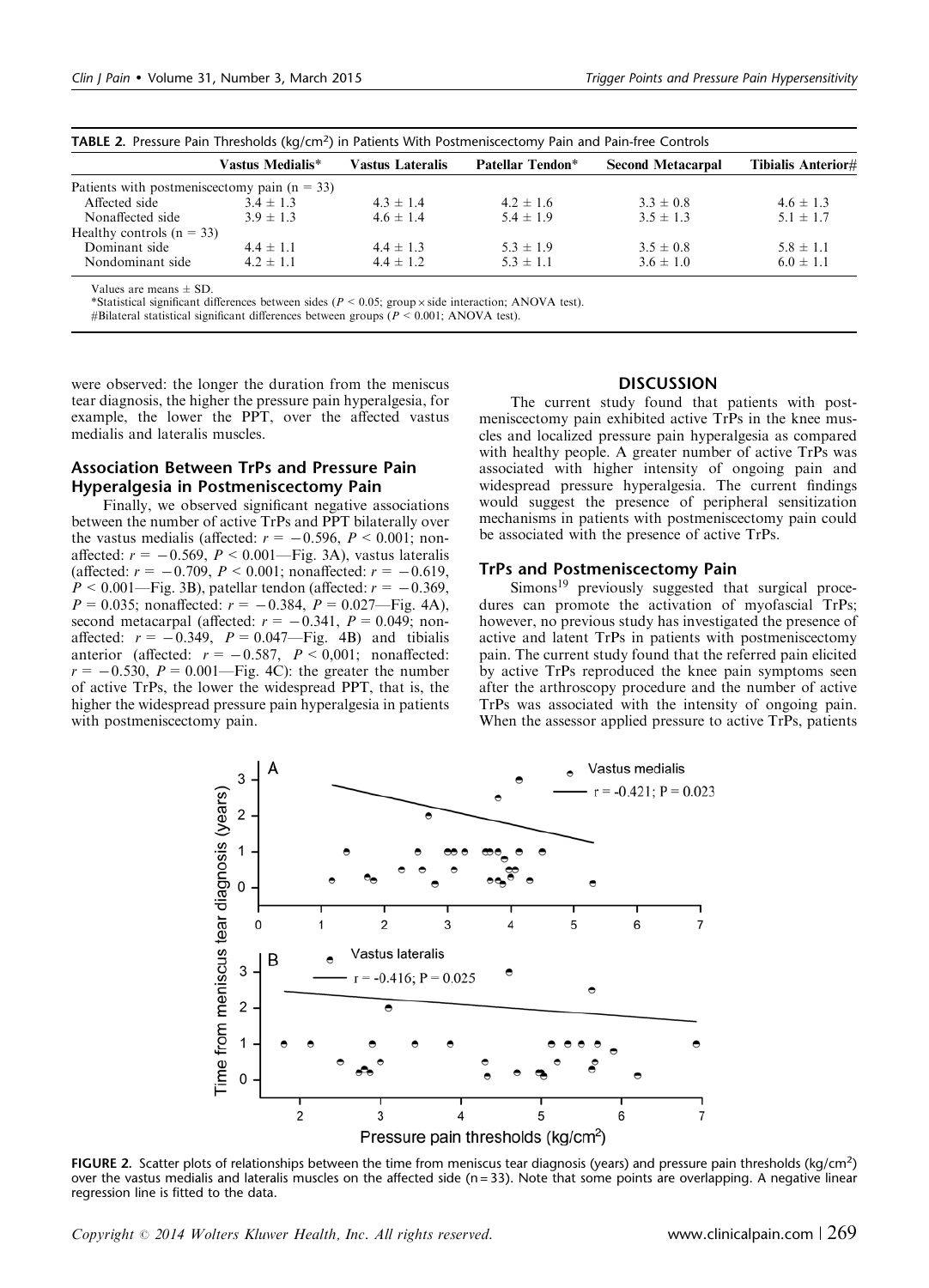<span id="page-5-0"></span>

**FIGURE 3.** Scatter plots of relationships between the number of active trigger points (TrPs) and pressure pain thresholds (kg/cm<sup>2</sup>) over both vastus medialis (A) and lateralis (B) muscles (n = 33). Note that some points are overlapping. A negative linear regression line is fitted to the data.

reported: "Yes, this is exactly the pain that I actually feel in my knee." We observed that active TrPs in the vastus medialis and vastus lateralis muscles were the most prevalent in patients with postmeniscectomy pain. The presence of active TrPs in these muscles seems expected as the vastus medialis and vastus lateralis are intrinsically related to knee load and stabilization. One possible mechanism of activation is that changes in dynamic loads due to the meniscus tear and the arthroscopy procedure induced muscle overload and promote activation of TrPs in these muscles. Another explanation may be that the arthroscopy procedure induces damage to these muscles because they are the points of access to the knee of the patient ([Fig. 1](#page-1-0)). Finally, the fact that a higher number of active TrPs was associated with greater pain intensity would support a role of active TrPs in postmeniscectomy pain; however, longitudinal studies are needed.

An interesting finding was that patients with postmeniscectomy pain exhibited a similar number of latent TrPs as the controls. In fact, the number of latent TrPs was higher than the number of active TrPs. These findings are similar to other studies conducted in individuals with mechanical neck pain<sup>[20,21](#page-7-0)</sup> but contrary to studies conducted in individuals with whiplash injury, $22$  tension type headache, $2^{3,24}$  lateral epicondylalgia, $2^{5}$  or shoulder impinge-ment<sup>[26](#page-7-0)</sup> where pain-free controls exhibited lower number of latent TrPs than the pain populations. The presence of some latent TrPs in asymptomatic people can be expected and it is commonly observed in clinical practice; however, it is expected that this prevalence would be lower than in the symptomatic population. These discrepancies can be related to specific areas of the body or muscles. The presence of latent, but not active, TrPs in our control group supports that we were able to find an appropriate comparison group to accomplish a properly blinded study. Clinical distinction between active and latent TrPs is substantiated by histochemical findings because higher levels of algogenic substances and chemical mediators (ie, bradykinin, serotonin, or substance P) are found in active TrPs as compared with latent  $TrPs<sup>27</sup>$  $TrPs<sup>27</sup>$  $TrPs<sup>27</sup>$  Nevertheless, the clinical relevance of latent TrPs has recently increased<sup>[28](#page-7-0)</sup> as latent TrPs disturb normal patterns of motor recruitment and movement efficiency<sup>[29](#page-7-0)</sup> and induce sensitization mecha-nisms.<sup>[30](#page-7-0)</sup> In fact, our study suggests that postmeniscectomy

pain patients seems to reveal a change from latent into active TrP, which may be caused by an increased presence of inflammatory mediators being released due to the surgical procedure.

A systematic review found that patients exhibit quadriceps muscle weakness status postarthroscopic partial meniscectomy that persists even up to 6 months.<sup>31</sup> A recent study found that it might take up to 2 years for a patient to regain their quadriceps strength back to equal that of pain-free controls.[32](#page-7-0) Therefore, it is possible that motor disturbances induced by both active and latent TrPs also contribute to motor deficits experienced by individuals experiencing postmeniscectomy pain. The fact that experimental muscle pain induced into the knee muscles provokes generalized muscle inhibition supports this hypothesis.[33](#page-7-0) In fact, the vastus medialis and lateralis were the muscle most affected by active TrPs in postmeniscectomy pain.

## Sensitization Mechanisms in Postmeniscectomy Pain

We also found that patients with postmeniscectomy pain exhibited lower PPT over the vastus medialis and patellar tendon on the affected side and bilaterally over the tibialis anterior muscle compared with pain-free people. The presence of localized pressure pain hyperalgesia supports the development of peripheral sensitization in patients with postmeniscectomy pain. In addition, lower PPTs were associated with a higher number of active TrPs suggesting a spatial summation effect. It is possible that a nociceptive  $barrage$  induced by  $TrPs^{27}$  $TrPs^{27}$  $TrPs^{27}$  can contribute to the development of peripheral sensitization by inducing neuroplastic changes at the dorsal horn.<sup>[34](#page-7-0)</sup> Therefore, it is possible that the presence of active TrPs can promote the development of future widespread pressure pain hyperalgesia in patients with postmeniscectomy pain if TrPs are not properly treated; although further studies are required to confirm this hypothesis.

Patients with postmeniscectomy pain also exhibited bilateral pressure pain hyperalgesia over the tibialis anterior muscle, suggesting that localized pain in the knee area can induce contralateral sensitization at the dorsal horn neurons. This finding is similar to studies performed on animal models where unilateral localized musculoskeletal pain causes sensitization of contralateral segments.[35](#page-7-0) Increased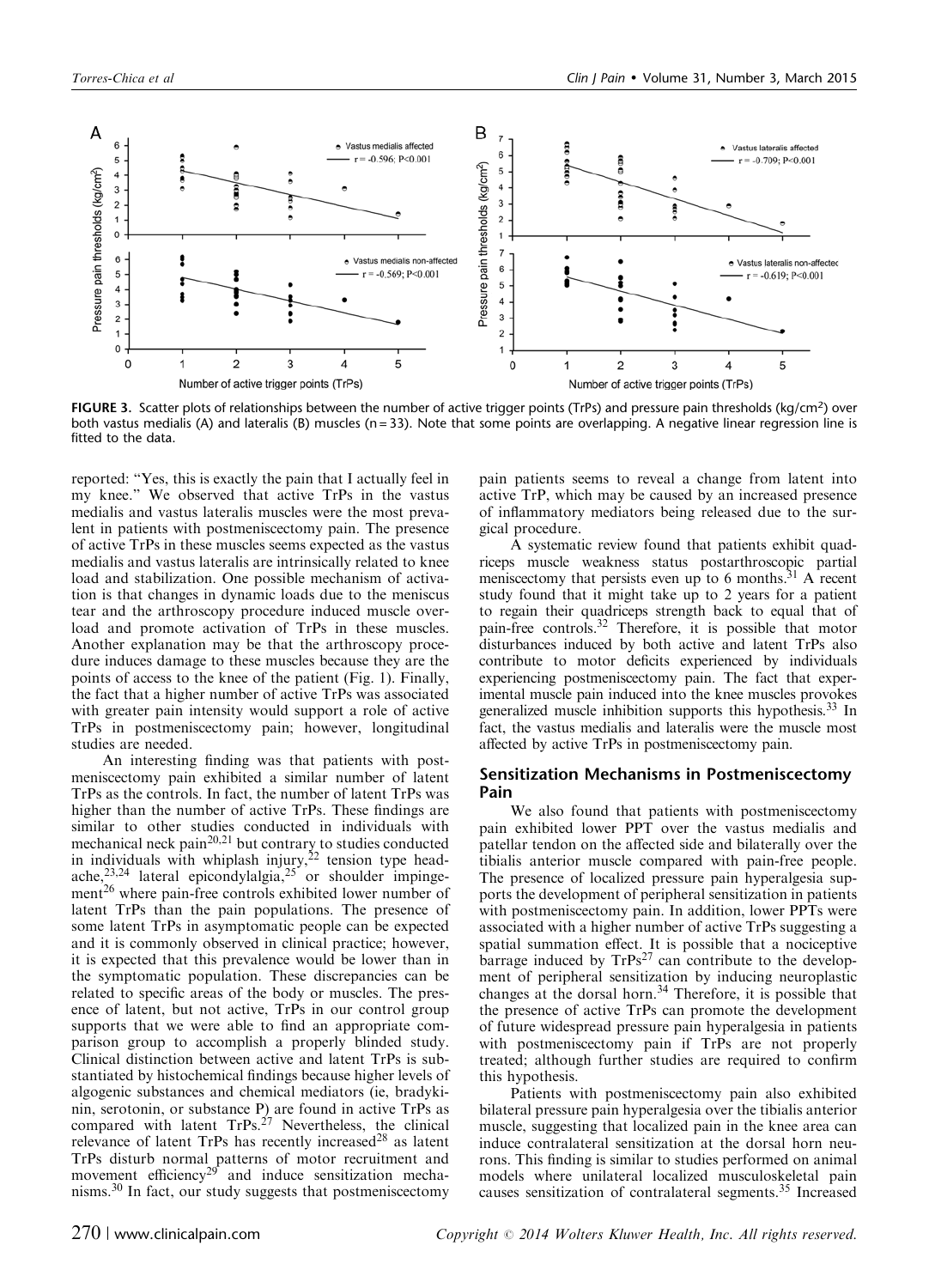<span id="page-6-0"></span>

FIGURE 4. Scatter plots of relationships between the number of active trigger points (TrPs) and pressure pain thresholds (kg/cm<sup>2</sup>) over both patellar tendon (A), second metacarpal (B) and tibialis anterior muscle (C) (n=33). Note that some points are overlapping. A negative linear regression line is fitted to the data.

recruitment of central neurons by peripheral nociceptive stimulation, enhanced spatial summation, and nociceptive inputs from muscle tissues have been suggested to be potential peripheral mechanisms.<sup>[36](#page-7-0)</sup> In this scenario, an initial painful condition, such as postmeniscectomy pain produced by active TrPs may act as a trigger for the

development of chronic symptoms through gradual sensitization of nociceptive pathways in this population.

Finally, it is important to note that sensitization mechanism is involved into a continuous process during a prolonged time. A relevant finding of the current study was that localized pressure pain hyperalgesia over the vastus medialis and vastus lateralis was associated with the time from the meniscus tear before surgery. This finding would support the needed for early management of meniscal tears, either with arthroscopy or rehabilitation to avoid further development of localized and future widespread pressure pain hyperalgesia.

## Limitations

We should recognize potential limitations of the current study. First, the cross-sectional nature of the study design does not permit us to establish a cause and effect relationship. We do not know if TrPs were present before the partial meniscectomy or were activated after the surgery. Future studies should longitudinally investigate the etiologic role of referred pain elicited by active muscle TrPs in the development of postmeniscectomy pain. Second, we only included patients with postmeniscectomy pain. It would be interesting to determine if active TrPs and pressure pain hyperalgesia are also present in patients who had received an arthroscopic partial meniscectomy but without pain; however, this situation is not commonly seen in clinical practice as pain is extremely common after the surgery. Third, we only assessed pressure pain sensitivity to determine sensory abnormalities in this study. It would be of importance to perform a comprehensive sensory profiling of patients with postmeniscectomy pain utilizing a board spectrum of sensory tests combined with assessment of descending modulation. Fourth, we did not collect data on catastrophizing, anxiety, fear, uncomfortable sleep position, or medication usage. However, as we analyzed the development of pain in an acute stage after the surgery, the influence of these factors seems to be minimal. Future longitudinal studies including management of active TrPs are required to further determine the etiologic role of myofascial TrPs in pressure pain hyperalgesia in patients with postmeniscectomy pain.

## **CONCLUSIONS**

This study found that the referred pain elicited by active TrPs reproduced knee pain symptoms in patients with postmeniscectomy pain. The number of active TrPs was associated with the intensity of ongoing pain. Patients with postmeniscectomy pain also exhibited lower localized PPTs as compared with pain-free controls suggesting the presence of peripheral sensitization. Similarly, a greater number of active TrPs was associated with widespread pressure hyperalgesia. The current findings would suggest that the presence of peripheral sensitization mechanisms in patients with acute postmeniscectomy pain could be associated with the presence of active TrPs.

## **REFERENCES**

- 1. Fabricant PD, Rosenberger PH, Jokl P, et al. Predictors of short-term recovery differ from those of long-term outcome after arthroscopic partial meniscectomy. Arthroscopy. 2008;24: 769–778.
- 2. Clayton RA, Court-Brown CM. The epidemiology of musculoskeletal tendinous and ligamentous injuries. Injury. 2008;39:1338–1344.